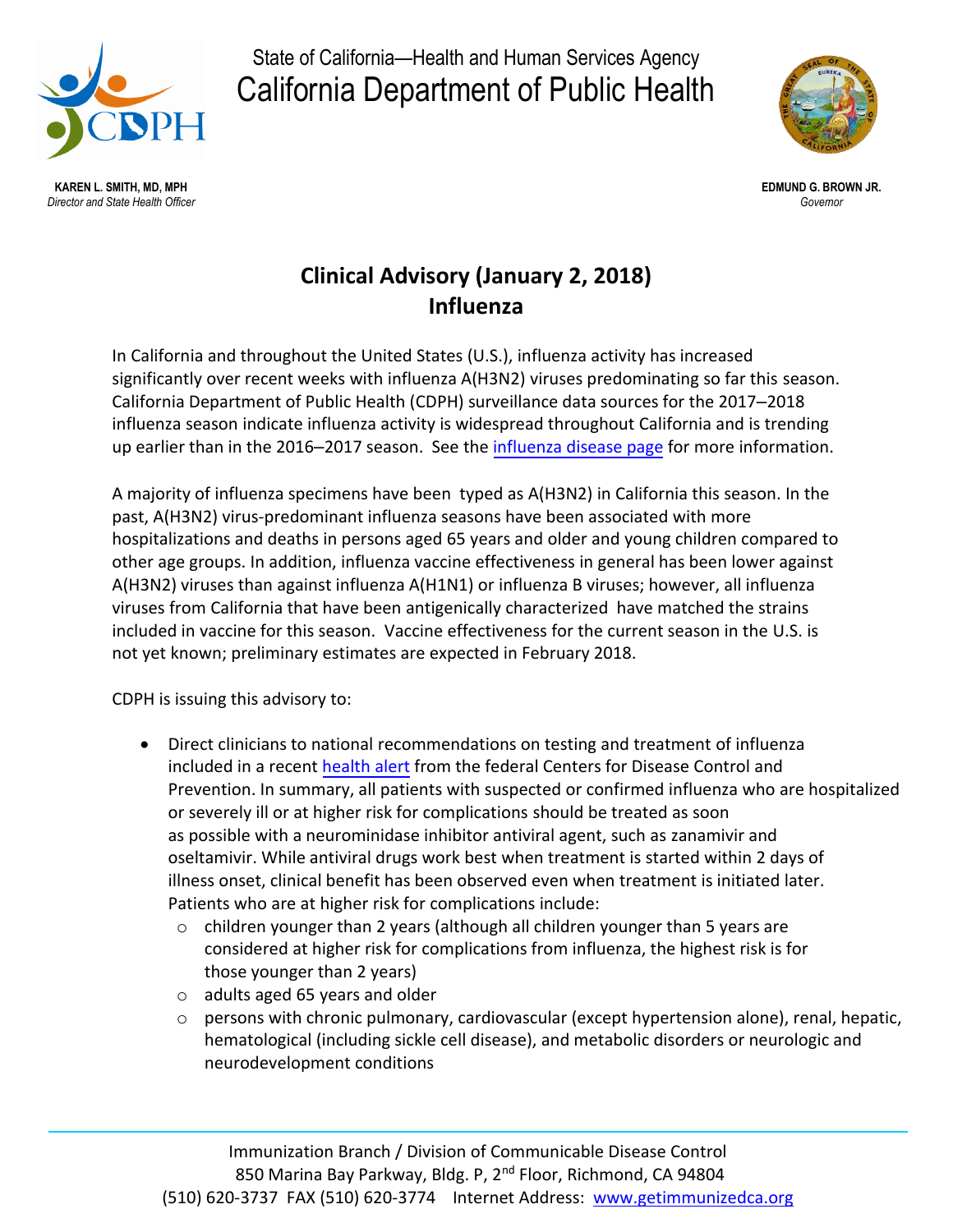- $\circ$  people with immunosuppression, including those caused by medications or by HIV infection
- o women who are pregnant or postpartum (within 2 weeks after delivery)
- $\circ$  people aged younger than 19 years who are receiving long-term aspirin therapy
- o American Indians/Alaska Natives
- $\circ$  people with extreme obesity (i.e., body-mass index is equal to or greater than 40)
- o residents of nursing homes and other chronic-care facilities
- • Offer influenza immunization. CDPH recommends immunization of all persons 6 months and older who have not yet received influenza vaccine this season. Even if vaccine effectiveness is limited, immunization can reduce illness, hospitalization and death due to influenza. As a reminder, children younger than 9 years of age who have never received influenza vaccine before require 2 doses at least 4 weeks apart during their first season. Supplies of influenza vaccine in California remain ample.
- Review CDPH guidelines, summarized below, on:
	- o Laboratory testing
	- o Reporting of influenza cases to public health
	- o Infection control

## **Laboratory Testing**

- 1) Collect both upper and lower respiratory tract specimens for influenza testing in hospitalized patients with suspected influenza. If the patient is ventilated, endotracheal other diagnostic reasons. Lower respiratory tract specimens can yield the diagnosis when influenza virus is no longer detectable in the upper respiratory tract; therefore, negative influenza testing results on an upper respiratory tract specimen in a critically ill patient with lower respiratory tract disease does not exclude influenza. Please refer to [CDPH Viral and Rickettsial Disease Laboratory](https://www.cdph.ca.gov/Programs/CID/DCDC/CDPH%20Document%20Library/VRDL_Influenza_Info.pdf) specimen collection guidelines. aspirate specimens should be collected unless bronchoalveolar lavage (BAL) is done for
- PCR) is recommended. There are FDA-approved molecular assays commercially available, and testing can be done at public health laboratories and academic medical centers. Antigen detection tests such as rapid influenza diagnostic tests and immunofluorescence assays (DFA) are not recommended due to decreased testing sensitivity and the possibility of false negative results. 2) For influenza testing, real-time reverse transcription polymerase chain reaction (rRT-
- 3) Patients receiving antiviral medications who do not respond to treatment might have an infection with an antiviral-resistant influenza virus. Oseltamivir resistance, sometimes within 1 week of treatment initiation, has been reported among immunocompromised patients receiving treatment. Oseltamivir resistance should be suspected in treated patients who are persistently positive with repeated PCR testing, particularly if they are immunocompromised. Specimens from these patients can be sent to the CDPH Viral and Rickettsial Disease Laboratory (VRDL) for antiviral resistance testing.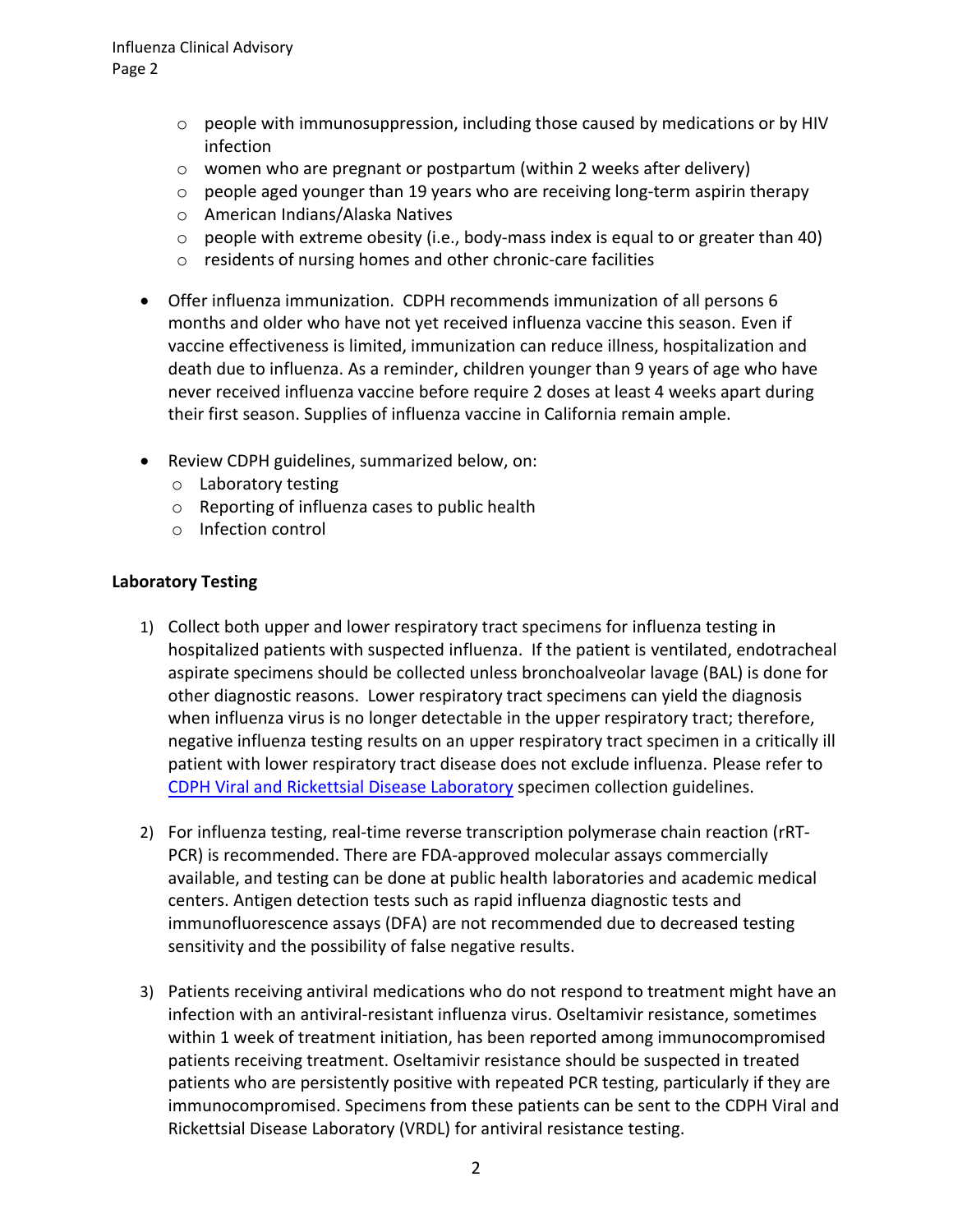Influenza Clinical Advisory Page 3

> 4) All specimens collected on critically ill or fatal cases with suspected or laboratory- confirmed influenza should be referred to a public health laboratory for further PCR confirmation and subtyping. The CDPH VRDL is also available for surge capacity testing as needed.

## **Reporting**

Hospitals, clinicians, and nursing homes: Laboratory-confirmed fatal influenza- associated cases <65 years of age are reportable in California. In addition, laboratory- confirmed influenza cases requiring intensive care are voluntarily reportable, and some local health jurisdictions have asked that hospitals report these cases.

 Local health departments are asked to promptly report to CDPH any laboratory- confirmed influenza in cases requiring intensive care and fatal cases age 0-64 years. Cases should be reported using CalREDIE or by faxing the "Severe Influenza Case [Histor](https://www.cdph.ca.gov/CDPH%20Document%20Library/ControlledForms/cdph9070.pdf)y Form.

## **Infection Control**

 (excerpted from [CDC's Prevention Strategies for Seasonal Flu in Healthcare Settings](https://www.cdc.gov/flu/professionals/infectioncontrol/healthcaresettings.htm)). See also [CDPH recommendations for the prevention and control of influenza in California long-](https://www.cdph.ca.gov/Programs/CHCQ/HAI/CDPH Document Library/RecommendationsForThePreventionAndControlOfInfluenzaOct2016.pdf)Infection prevention and control for influenza should include the following measures term care facilities and [All Facilities Letter \(AFL\)](https://www.cdph.ca.gov/Programs/CHCQ/LCP/Pages/AFL-17-02.aspx).

- 1) [Promote](https://www.cdc.gov/flu/professionals/vaccination/index.htm) [and admi](https://www.cdc.gov/flu/professionals/infectioncontrol/longtermcare.htm)nister seasonal influenza vaccine to health care providers and patients.
- 2) Take step[s to minimize potential exposures.](https://www.cdc.gov/flu/professionals/vaccination/index.htm)
	- a. Before arrival to a healthcare setting
		- When scheduling appointments, instruct patients and persons who accompany them to inform healthcare personnel (HCP) upon arrival if they have symptoms of any respiratory infection and to take appropriate j preventive actions (e.g., wear a facemask upon entry, follow triage procedure).
		- elective visits by patients with suspected or confirmed influenza. For example, provide telephone consultation to patients with mild • During periods of increased influenza activity, take steps to minimize respiratory illness to determine if there is a medical need to visit the facility.
	- b. Upon entry and during visit to a healthcare setting
		- Take steps to ensure all persons with symptoms of a respiratory infection adhere to r[espiratory hygiene,](https://www.cdc.gov/flu/professionals/infectioncontrol/resphygiene.htm) cough etiquette, hand hygiene, and triage .<br>t procedures throughout the duration of the visit. Post visual alerts at the